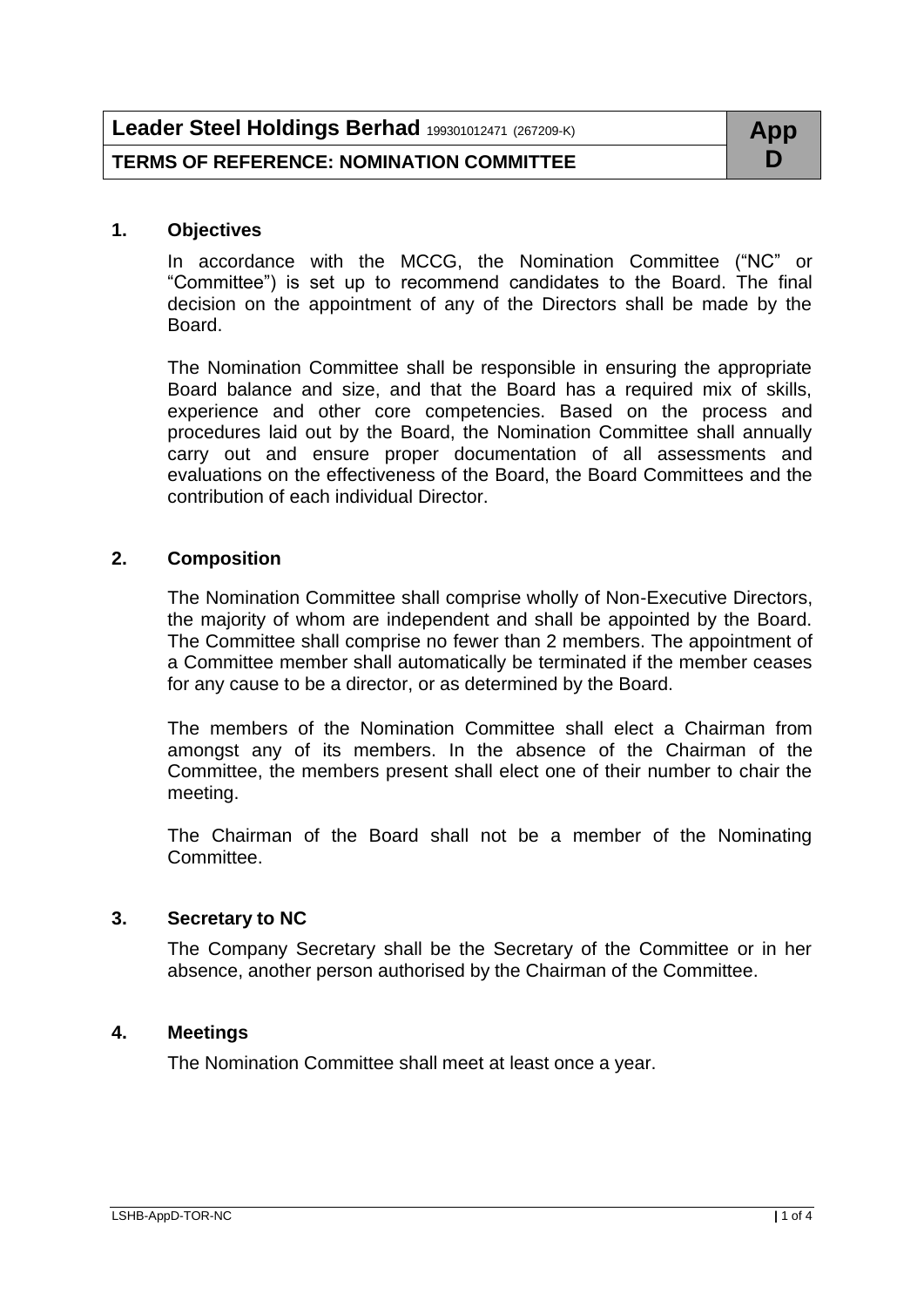# **5. Reporting Procedures**

The Secretary shall be responsible for keeping the minutes of the meeting of the Committee and make it available to all members of the Board upon request.

### **6. Meeting Procedures**

The Committee shall regulate its own procedures, in particular:

- (a) the calling of meetings;
- (b) the notice to be given to such meetings;
- (c) the voting and proceedings of such meetings;
- (d) the keeping of minutes; and
- (e) the custody, production and inspection of such minutes.

### **7. Quorum**

The quorum for any meetings shall be two members.

### **8. Attendance by Invitation**

Other Directors, key executives and employees may attend any particular meeting only at the Committee's invitation.

# **9. Authority of NC**

The Committee in performing its duties shall in accordance with a procedure to be determined by the Board of Directors:

- Have the resources which are required to perform its duties;
- Have full and unrestricted access to any information pertaining to the Company;
- Be able to obtain independent professional advice; and
- Be able to secure the attendance of external advisers and shall have the discretion to decide who else other than its own members to attend meetings, if it thinks fit.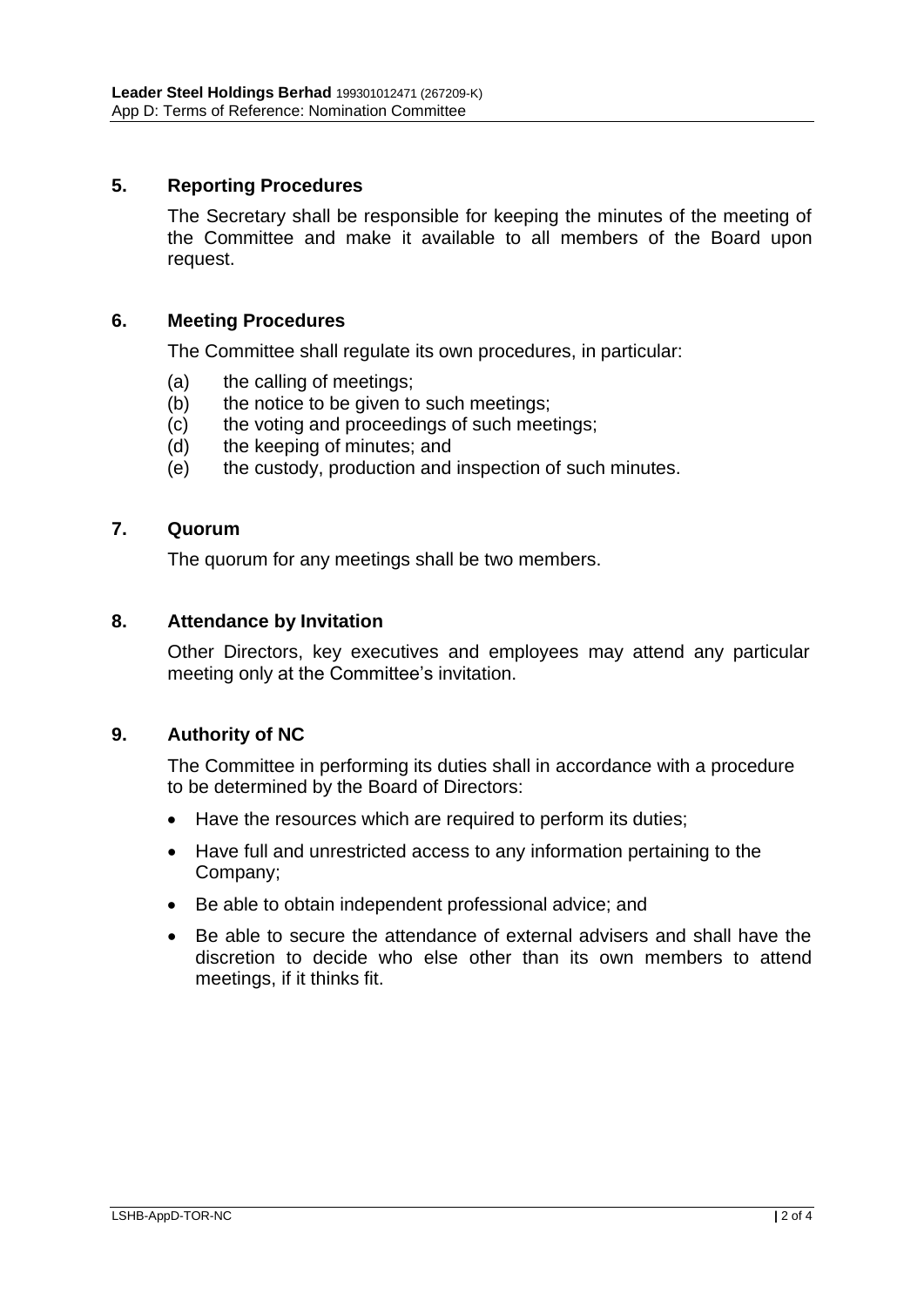# **10. Duties and responsibilities**

- To make recommendations to the Board with regard to any appointment of Directors considering their skills, knowledge, education, qualities, expertise and experience; professionalism; integrity, time commitment, contribution, Boardroom diversity and other factors that will best qualify a nominee to serve on the Board; and for the position of Independent Non-Executive Directors, the ability to discharge such responsibilities/ functions as expected;
- To consider, in making its recommendations, candidates for Directorships proposed by the Group MD and within the bounds of practicability, by any other senior executive or any other Director or shareholder;
- To assist the Board to review regularly the Board structure, size and composition and the required mix of skills and experience and other qualities including core competencies which Non-Executive Directors should bring to the Board;
- To assess the effectiveness of the Board, any other committees of the Board and the contributions of each individual Director, including the independence of Independent Non-Executive Directors, as well as the Group MD and Group CFO (where these positions are not Board members), based on the process and procedures laid out by the Board; and to provide the necessary feedback to directors in respect of their performance;
- To ensure proper documentation of all assessments and evaluations so carried out;
- To recommend to the Board, the Directors to fill the seats on any committees of the Board;
- To propose to the Board the responsibilities of non-executive directors, including membership and Chairmanship of Board Committees;
- To recommend to the Board for continuation or discontinuation in service of Directors as an Executive Director or Non-Executive Director;
- To recommend to the Board, Directors who are retiring by rotation to be put forward for re-election;
- To evaluate training needs for directors annually;
- To arrange induction programmes for newly appointed directors to familiarize themselves with the operations of the Group through briefings by the relevant management teams;
- To recommend to the Board the employment of the services of such advisers as it deems necessary to fulfil the Board's responsibilities; and
- To carry out other responsibilities, functions or assignments as may be defined by the Board from time to time.